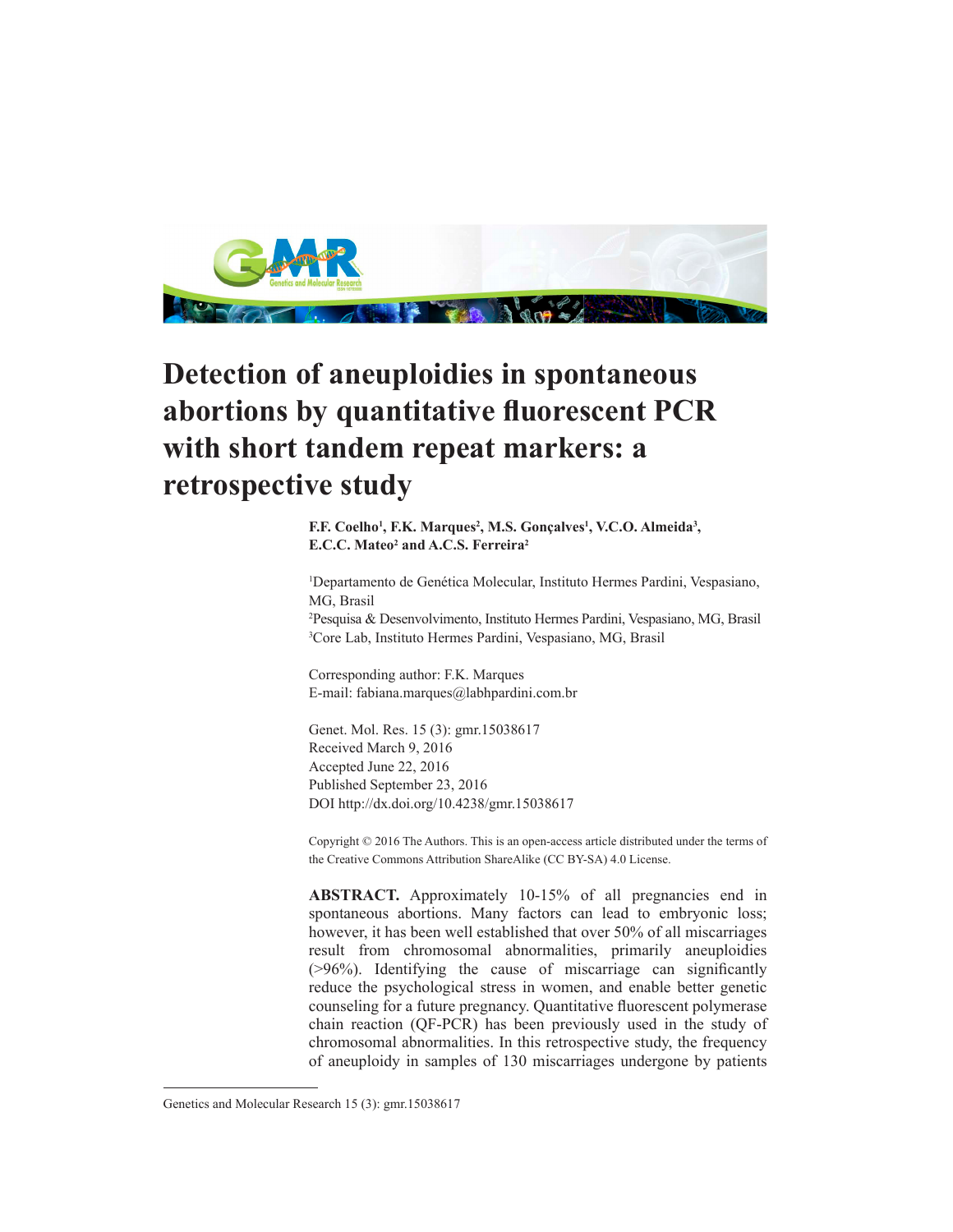(age average:  $34.1 \pm 4.6$  years) at our institution was determined by QF-PCR using short tandem repeat markers. The gender of the miscarriage cases was determined by amplifying the amelogenin locus (70 males and 60 females). Seventy-one of these cases (54.6%) presented aneuploidies such as trisomy, monosomy, triploidy, and double trisomy. Trisomy 22 was the most common aneuploidy (present in 14 cases), followed by trisomy 15, trisomy 16, and monosomy X. We also observed monosomy at chromosomes X and 21 and a case with multiple aneuploidies at chromosomes 16 and 22. The most common aneuploidies associated with miscarriages were detected by QF-PCR; therefore, we concluded that QF-PCR is a rapid and reliable method for the detection of aneuploidy, and can be used as an accessory to the widely used karyotype analysis.

**Key words:** Spontaneous abortions; Aneuploidy; QF-PCR; STR markers

### **INTRODUCTION**

Approximately 10-15% of all pregnancies end in spontaneous abortions (Miller et al., 1980; Quenby et al., 2002). Infections, maternal hormonal imbalances, uterine malformations, immunological disorders, and fetal genetic abnormalities can lead to embryonic loss (Shearer et al., 2011). It is well established that over 50% of abortions result from chromosomal abnormalities (Menasha et al., 2005; Shearer et al., 2011). Aneuploidy, particularly on chromosomes 13, 15, 16, 18, 21, 22, X, and Y, is the major type of chromosomal abnormality (>96%) that leads to miscarriages (Carrera et al., 1996; Jia et al., 2015). Aneuploidy is caused by non-disjunction in meiosis I and meiosis II during gametogenesis, resulting in an abnormal number of chromosomes in the gametes (Weaver et al., 2006). Autosomal trisomy, in particular, is responsible for a large percentage of miscarriages (Kalousek et al., 1993). Studies show that women with one or more miscarriages caused by aneuploidy are at an increased risk of developing fetuses with chromosomal abnormalities in the future (Bianco et al., 2006). Identifying the cause of miscarriage can significantly reduce psychological stress in women who suffer from miscarriages (Nikcevic et al., 1999) and enable better genetic counseling to the couple for a future pregnancy (Carp et al., 2001). Full cytogenetic karyotype is the gold standard technique for the study of products of conception, and is highly recommended even in the case of a first spontaneous abortion (Silvestre et al., 2002), as it allows the evaluation of all chromosomes. However, this technique entails problems such as culture failure, contamination of the sample with maternal cells, high cost, and relatively high time to obtain the result (Bán et al., 2002). Quantitative fluorescent polymerase chain reaction (QF-PCR), which is based on the analysis of microsatellite markers (short tandem repeats, STRs), is a diagnostic tool capable of detecting aneuploidy directly from the genomic DNA isolated from products of conception, without using growing cells (Osborne et al., 2005; Zou et al., 2008; Comas et al., 2010). We have previously used QF-PCR to study spontaneous abortions. It is an interesting alternative to karyotype analysis because of its reliability, sensibility, and lower cost. The aim of this retrospective study was to determine the incidence and types of aneuploidies responsible for miscarriage in patients referred to our institution for the molecular study of conception products by QF-PCR.

Genetics and Molecular Research 15 (3): gmr.15038617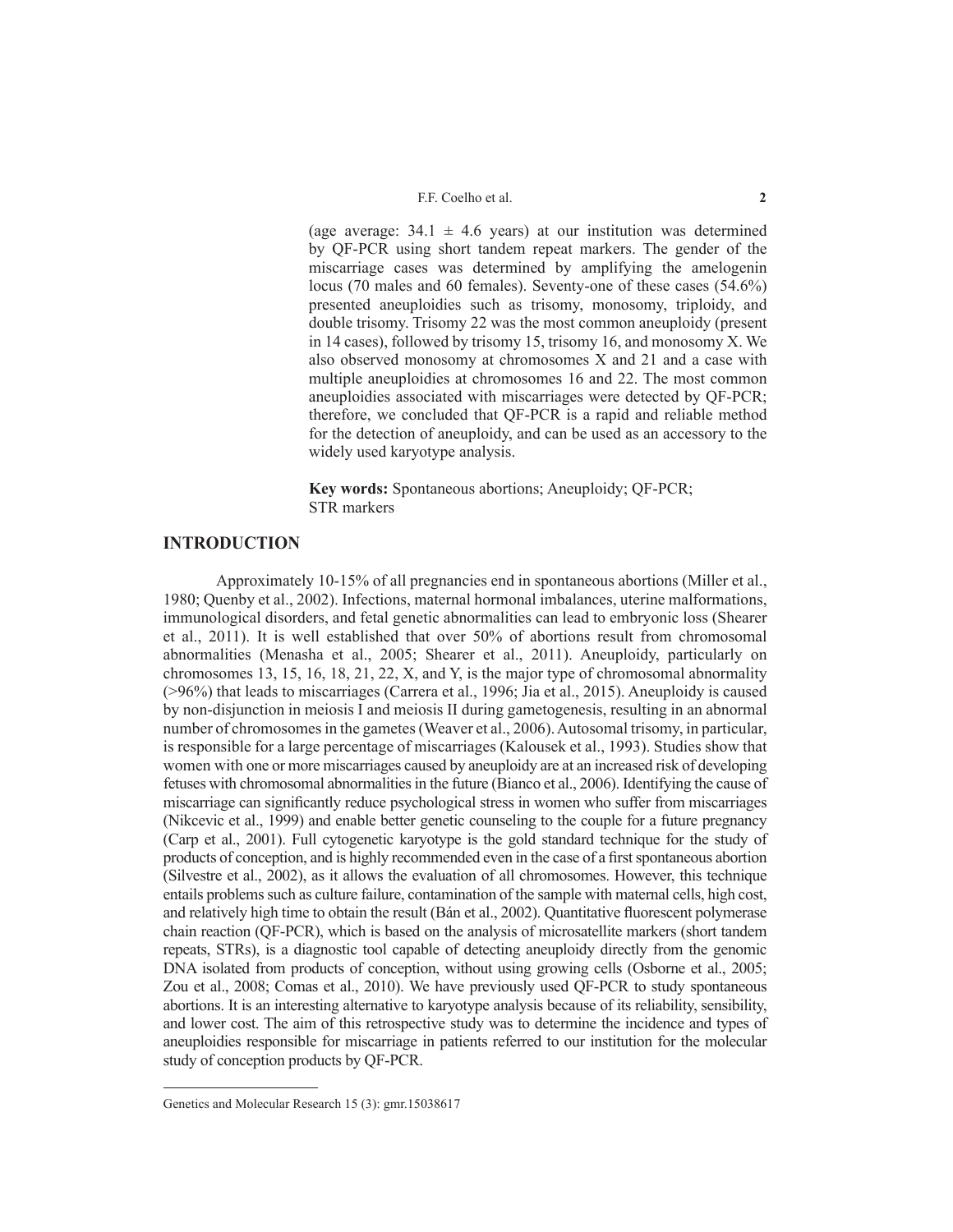# **MATERIAL AND METHODS**

#### **Biological samples**

We carried out a retrospective study of 130 QF-PCR results of miscarriage content performed at Hermes Pardini Institute between 2013 and 2014 by women who underwent spontaneous abortion. Data such as the gestational age at abortion and the reproductive history of the mothers were not included, because majority of the samples were referred to our laboratory with limited clinical data. Ovular remains and embryonic or fetal tissue specimens were analyzed prior to DNA extraction. The material received was previously examined under a microscope to separate a section of the fetal material for the study. Possible contamination of the fetal material by maternal blood was confirmed by analyzing maternal blood samples. All information was obtained from our databank. This retrospective study was conducted using data from anonymous patients; therefore, this study was exempted from the informed consent requirement.

#### **DNA extraction**

DNA was extracted from approximately 1-3 g fetal material using a standard phenolchloroform extraction method (Sambrook et al., 1989). Maternal DNA was extracted using an FTA™ classic card (GE Healthcare, Little Chalfont, UK). The extracted samples were also subjected to a paternity test using the standard VeriFiler™ direct PCR amplification kit (Thermo Fisher Scientific, Waltham, MA, USA). When maternal contamination was detected in fetal samples, we attempted to separate the material again; in case of persistent contamination, the fetal sample was excluded from the study. Uncontaminated fetal samples were amplified by QF-PCR using ChromoQuant® QF-PCR and ChromoQuant PLUS® QF-PCR kits (CyberGene, Solna, Sweden), to detect or exclude the presence of aneuploidy on chromosomes 13, 15, 16, 18, 21, 22, X, and Y.

# **QF-PCR**

QF-PCR is based on the assumption that the amount of specific DNA produced during the exponential phase of PCR is proportional to the quantity of the initial target (Diego-Alvarez et al., 2005). Amplification of the highly polymorphic chromosomespecific STR sequences should, therefore, indicate the high rate of heterozygosity among individuals. In this study, PCR products were detected and quantified by analyzing the peak areas shown by a DNA analyzer using fluorescent primers (Nicolini et al., 2004; Diego-Alvarez et al., 2005). The 12.5-µL PCR mixture was composed of 5 µL template DNA (diluted to 1.5-2.0 ng/ $\mu$ L) and 7.5  $\mu$ L ChromoQuant mix, comprising a Taq polymerase. We performed five independent multiplex reactions with STR markers for chromosomes 21, X, and Y; chromosomes 13, 18, X, and Y; chromosome 15; chromosome 16; and chromosome 22 (Table 1). The reaction conditions were set as follows: 26 cycles of denaturation at 94°C for 30 s, annealing at 57°C for 1 min, and extension at 71°C for 2 min; and a final extension at 71°C for 5 min. Additional markers (ChromoQuant® QF-PCR and ChromoQuant plus® QF-PCR kits; CyberGene AB) were used in case of homozygosity of all markers specific for chromosomes 13, 18, and 21, and the sex chromosomes. The protocol and PCR program were the same as for the other markers. The PCR products

Genetics and Molecular Research 15 (3): gmr.15038617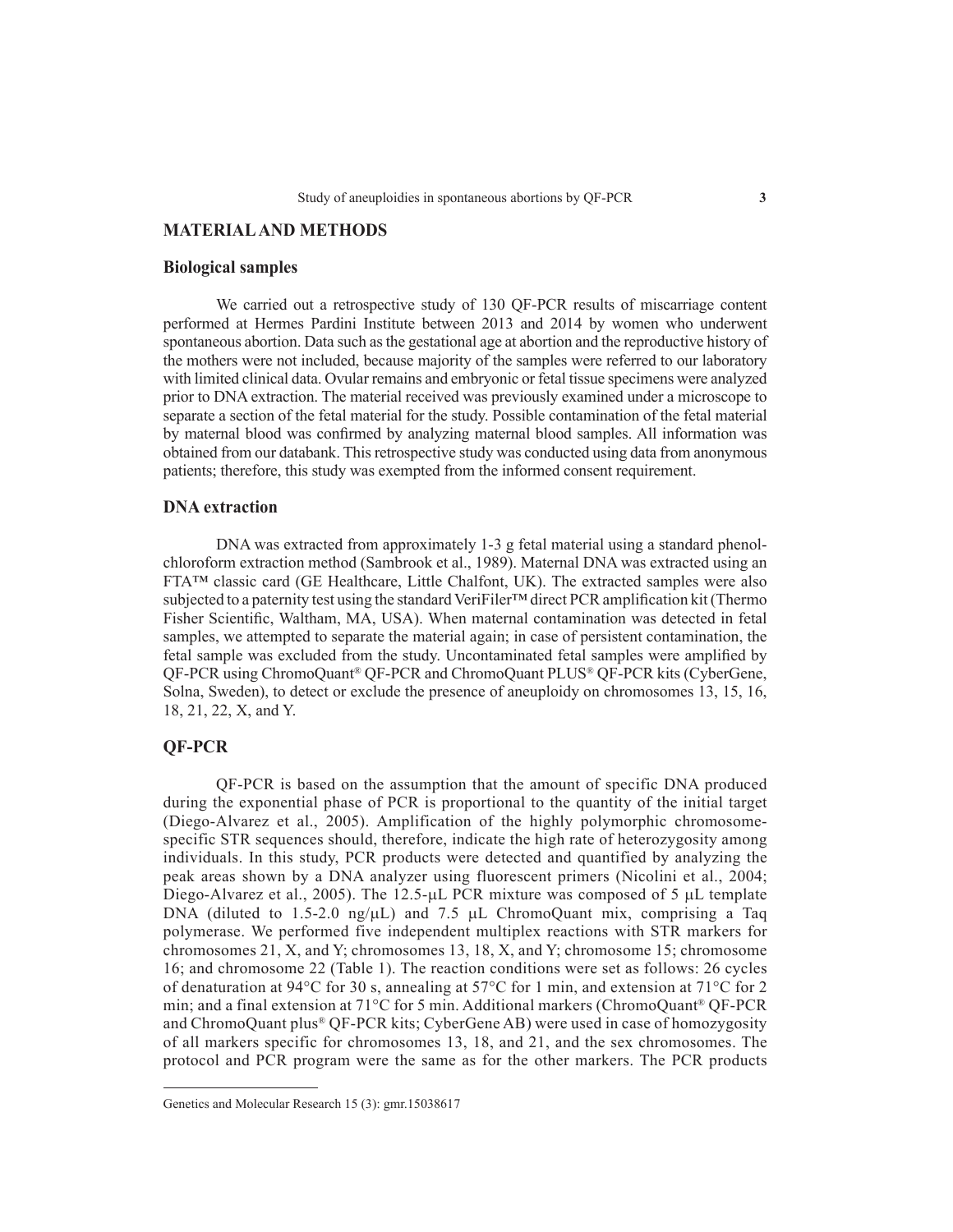#### F.F. Coelho et al. **4**

(1  $\mu$ L) were mixed with HI-DI formamide (8.7  $\mu$ L) and GeneScan<sup>TM</sup> 500 ROX<sup>®</sup> size standard (0.3 µL; Thermo Fisher Scientific). The products were electrophoresed using the 3730 DNA sequencer by Thermo Fisher Scientific. The amplification products were analyzed and their relative fluorescent intensities were calculated using the Gene marker software (Softgenetics, State College City, PA, USA). The allelic ratio was subsequently determined for each marker. In a normal sample, two doses of an STR marker can be observed as two peaks at a 1:1 ratio. A trisomy sample presents three doses of an STR marker, which is observed either as three peaks at a 1:1:1 ratio (three peaks), or as a pattern of two peaks, at a 2:1 ratio. Triploidy can be detected when the markers studied in all chromosomes show a trisomic pattern of amplification.

| Marker         | Chromosome           | Size(bp)               |
|----------------|----------------------|------------------------|
| <b>AMEL</b>    | Xp22.31 - Xp22.1     | X: 103-108, Y: 109-114 |
| D13S797        | 13q33.2              | 175-250                |
| D18S391        | 18p11.31             | 135-185                |
| D18S976        | 18p11.31             | 166-201                |
| D18S819        | 18q11.2              | 230-275                |
| <b>XHPRT</b>   | Xq26.1               | 260-304                |
| D13S742        | 13q12.13             | 230-326                |
| DXYS218        | Xp22.32/Yp11.3       | 310-350                |
| D18S390        | $18q22.3 - 18q23$    | 315-360                |
| D18S386        | 18q22.1              | 330-405                |
| D13S634        | 13q21.33             | 380-445                |
| D13S628        | 13q31.1              | 420-475                |
| D13S305        | 13q31.3              | 425-470                |
| D18S535        | 18q12.3              | 450-505                |
| <b>DXS6854</b> | Xq26.1               | $91 - 119$             |
| DXS6803        | Xq21.31              | 101-139                |
| D21S1409       | 21q21.2              | 189-219                |
| <b>SRY</b>     | Yp11.31              | 202-207                |
| X22            | Xq28Yq               | 190-250                |
| D21S11         | 21q21.1              | 224-273                |
| D21S1246       | 21q22.2              | 282-336                |
| D21S1411       | 21q22.3              | 283-344                |
| D21S1444       | 21q22.13             | 300-345                |
| D21S1435       | 21q21.1              | 350-410                |
| <b>DXS6803</b> | Xq21.31              | 101-139                |
| DXS8377        | Xq28                 | 198-280                |
| DXS6809        | Xq21.33              | 230-285                |
| G10 STS47      | Yq11.222             | 338-343                |
| TAF9B          | 3p24.2, Xp13.1-q21.1 | 205 (chr3), 210 (chrX) |
| D15S195        | 15q21                | 100-160                |
| D15S652        | 15q26                | 279-321                |
| D15S659        | 15q15                | 167-215                |
| D15S822        | 15q12                | 301-369                |
| D16S539        | 16q24.1              | 266-314                |
| D16S748        | 16p12.2              | 181-214                |
| D16S2616       | 16p13.2              | 109-142                |
| D16S2621       | 16q23                | 232-271                |
| D22S532        | 22q13.31             | 389-417                |
| D22S686        | 22q11.2              | 344-390                |
| D22S689        | 22q12.1              | 194-234                |
| D22S1045       | 22q13.1              | 137-164                |

Table 1. Short tandem repeat (STR) markers from Chromo Quant<sup>®</sup> kit used in quantitative fluorescence polymerase chain reaction (QF-PCR) assays.

Genetics and Molecular Research 15 (3): gmr.15038617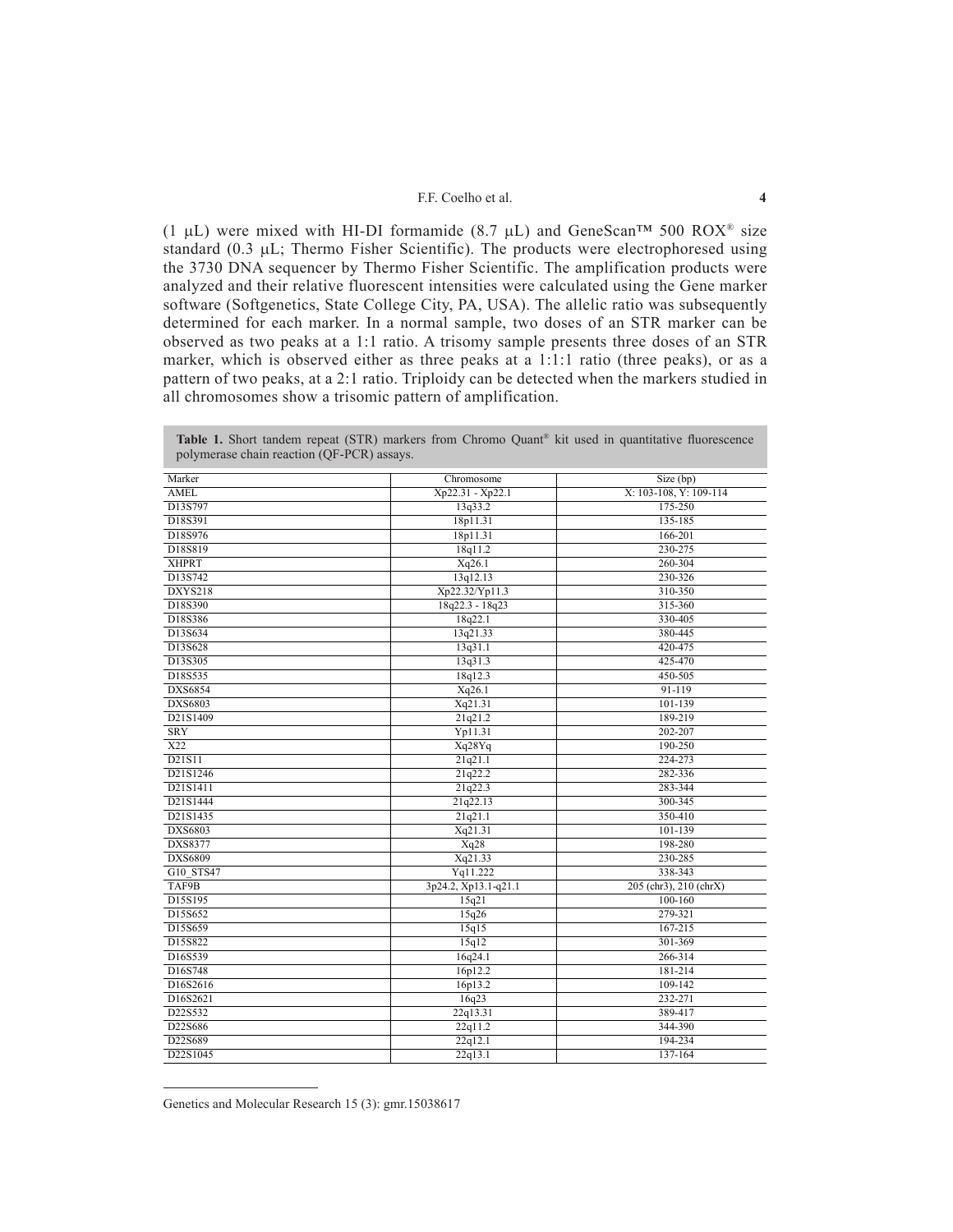# **RESULTS**

A total of 130 [70 (53.8%) males and 60 (46.2%) females; average age:  $34.1 \pm 4.6$ years] spontaneous abortion tissue samples were analyzed by QF-PCR. The gender of all samples was identified by amplifying the amelogenin locus. The X and Y PCR products were amplified at a normal 1:1 ratio in all male samples, whereas X-specific PCR products were amplified at a 1:1 ratio in female samples. The amplification products of 71 of the 130 cases (54.6%) presented aneuploidies such as trisomy, monosomy, triploidy, and double trisomy (Table 2). Among these, trisomy 22 (14 cases), trisomy 15, trisomy 16, and monosomy X were commonly observed. Trisomy samples presented triallelic patterns with a 1:1:1 ratio between the three peaks, or diallelic patterns with a 2:1 ratio between the two peaks (Figure 1). We also observed monosomy on chromosomes X and 21. Chromosome X monosomy was characterized by the presence of a single QF-PCR product for all X chromosome markers (only one peak for all markers) and by the absence of the Y-specific amelogenin locus (Figure 2). Triploidy was observed in 11.3% (8/71) of the samples with aneuploidies. Trisomy patterns (triallelic and diallelic) were observed for all markers (Figure 3). One case of multiple aneuploidies, wherein the patient presented double trisomy of chromosomes 16 and 22, was identified.

| polymerase chain reaction (OF-PCR). |                         |  |
|-------------------------------------|-------------------------|--|
| Aneuploidies                        | Number of cases $(\% )$ |  |
| Trisomy 22                          | 14 (19.7%)              |  |
| Trisomy 15                          | $10(14.1\%)$            |  |
| Trisomy 16                          | $10(14.1\%)$            |  |
| Monosomy X                          | $10(14.1\%)$            |  |
| Triploidy                           | $8(11.3\%)$             |  |
| Trisomy 21                          | $7(9.8\%)$              |  |
| Trisomy 13                          | $6(8.5\%)$              |  |
| Trisomy 18                          | $4(5.6\%)$              |  |
| Double trisomy                      | $1(1.4\%)$              |  |
| Monosomy 21                         | $1(1.4\%)$              |  |
| Total                               | 71 (100%)               |  |

Table 2. Incidence and types of aneuploidies in spontaneous miscarriages using quantitative fluorescent



**Figure 1.** QF-PCR amplification of a miscarriage product resulting from trisomy 22. Amplification of the D22S532 marker evidenced a trisomic diallelic pattern (2:1), whereas that of the D22S686, D22S689, and D22S1045 markers presented a trisomic triallelic pattern (1:1:1) of aneuploidy.

Genetics and Molecular Research 15 (3): gmr.15038617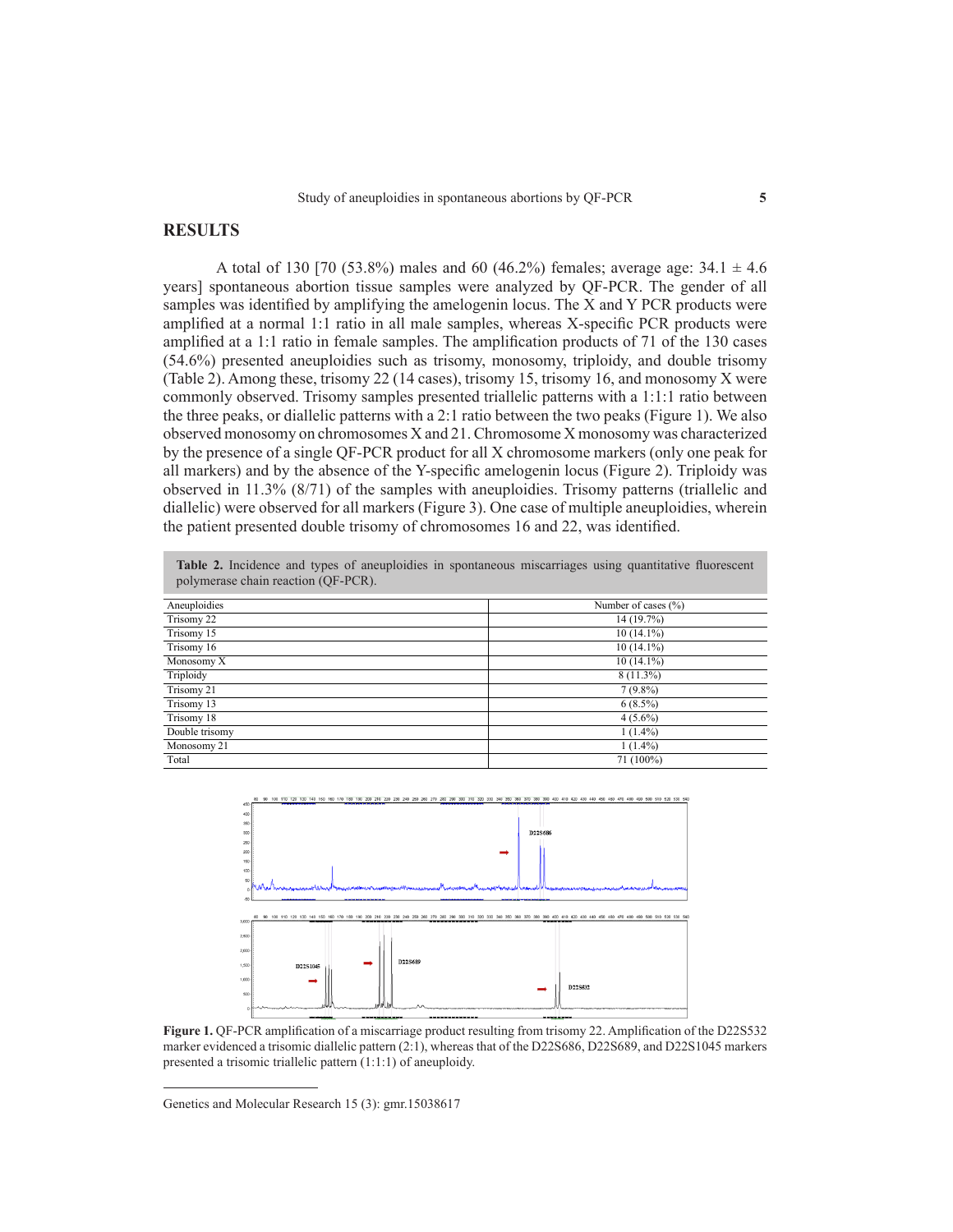F.F. Coelho et al. **6**



**Figure 2.** Electropherogram of the amplification products of a monosomy X-carrying miscarriage sample. Amplification of the DXYS267 marker resulted in one peak corresponding to the X chromosome. Only one peak was observed for the X-specific STR markers DXS6809, DXS6803, and DXS8377. TAF9B has a pseudogene on chromosome 3, evidenced by one peak representing two chromosomes 3 (196-198 bp) and one peak corresponding to the X chromosome (210-212 bp). TAF9B presents a 1:1 ratio in a normal XX sample; however, because of the presence of a single X-chromosome, we observed a 2:1 ratio between the two peaks in TAF9B.



**Figure 3.** Electropherogram of the amplification products from a triploid miscarriage sample showing 2:1 peaks for markers DXYS218, D18S535, AMEL, D18S391, D13S742, and D13S305 and 1:1:1 peaks for markers D13S797, D13S634 and D18S386. XHPRT marker presented a disomic pattern (1:1).

#### **DISCUSSION**

Chromosomal analysis of the products of conception could play a useful role in determining the causes of miscarriage, and in estimating the risk of recurrence in future

Genetics and Molecular Research 15 (3): gmr.15038617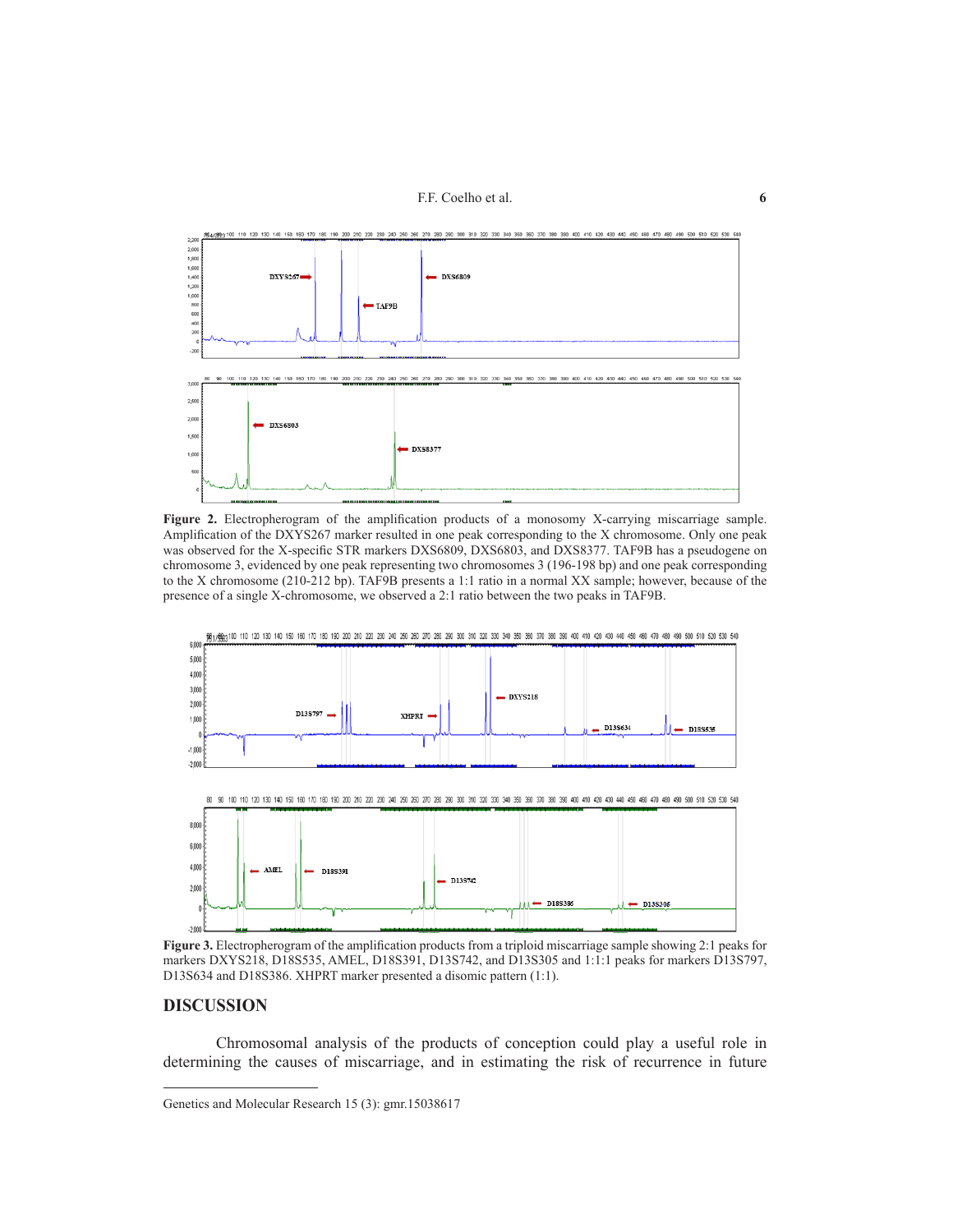pregnancies. More than 50% of spontaneous abortions are known to carry chromosomal aneuploidies; in fact, researchers have reported a rate of aneuploidy ranging from 23 to 61% (Lomax et al., 2000; Menten et al., 2009). In this retrospective study, QF-PCR analysis of 130 miscarriage samples revealed the presence of aneuploidies in 54.6% of the cases. Shearer et al. (2011) reported that approximately 1613 of 3361 (48%) karyotype samples presented numerical chromosome abnormalities, whereas Zou et al. (2008) reported an aneuploidy frequency of 36.1% in 61 miscarriage samples, using QF-PCR. Our study revealed that the major chromosomal abnormalities related to spontaneous abortions included trisomy, monosomy X, and triploidy. In particular, autosomal trisomy was responsible for a large number of abortions. Trisomy 22 was the most frequently identified aneuploidy, followed by trisomy 15 and trisomy 16. Alternately, Menasha et al. (2005) identified trisomy 16, 22, and 21 as the most common aneuploidies via karyotype analysis. Jia et al. (2015), however, identified trisomy 16, trisomy 22, and monosomy X as the most frequent aneuploidies, via fluorescence *in situ* hybridization (FISH). Although trisomies in all chromosomes are implicated in spontaneous abortions, the most common trisomies, involving chromosomes 14, 15, 16, and 22 (Stephenson et al., 2002; Menasha et al., 2005), have been identified as major causes of early spontaneous abortions. Anomalies on chromosomes 13, 18, 21, and the sex chromosome are more common in late miscarriages (Menasha et al., 2005). Our study was limited by the lack of availability of information regarding the gestational age.

QF-PCR allowed the identification of triploidy in 11.3% of the samples. Diego-Alvarez et al. (2005) identified triploidy in 12.5% of their study population using QF-PCR. Jenderny (2014) detected triploidy in 12% of all studied abortions by cytogenetic analysis. Triploidy is common in early pregnancy (1-3% of all clinically recognized pregnancies); however, approximately 99% of the fetuses are lost before the third trimester (Jenderny, 2014). The incidence of fetuses developing with chromosomal abnormalities is known to reduce as the pregnancy progresses; however, the exact reason for the frequent occurrence of certain types of aneuploidies remains unknown (Diego-Alvarez et al., 2005). Embryos that are carriers of these aneuploidies can successfully achieve implantation and initiate the pregnancy, but cannot develop until birth. Some abnormalities, such as autosomal monosomy and several types of aneuploidies, are very rare because of their lethality. Embryos with these defects are managed by the natural selection mechanism, which operates via the interruption and degeneration of abnormal embryos (Diego-Alvarez et al., 2005). We identified one case (1.4%) of multiple aneuploidy, a double trisomy involving chromosomes 16 and 22. Double trisomy/ aneuploidy is observed in 0.21-2.8% of abortions (Reddy, 1997; Diego-Alvarez et al., 2005; Micale et al., 2010). Subramaniyam et al. (2014) reported that chromosomes 21, 16, X, 22, 18, 13, and 15 were chiefly involved in double trisomy, in the decreasing order of frequency. Double aneuploidies are also associated with advanced maternal age and miscarriage at a very early gestational age (Reddy, 1997). Our case of double trisomy cannot be related to the maternal age, as the mother was 36 years old. Moreover, one case with monosomy 21 was identified in this study. Monosomy 21 was the most common autosomal monosomy observed in a study published by Shearer et al. (2011). Loss of a chromosome may be lethal because of the haploinsufficiency of essential genes to development. Chromosome X monosomy is the only monosomy compatible with life. QF-PCR facilitated the detection of major aneuploidies associated with spontaneous abortions. This highly accurate and rapid method can be used to detect numerical chromosomal abnormalities, and is economical compared to karyotype analysis. This technique allows the simultaneous analysis of various chromosomes and a

Genetics and Molecular Research 15 (3): gmr.15038617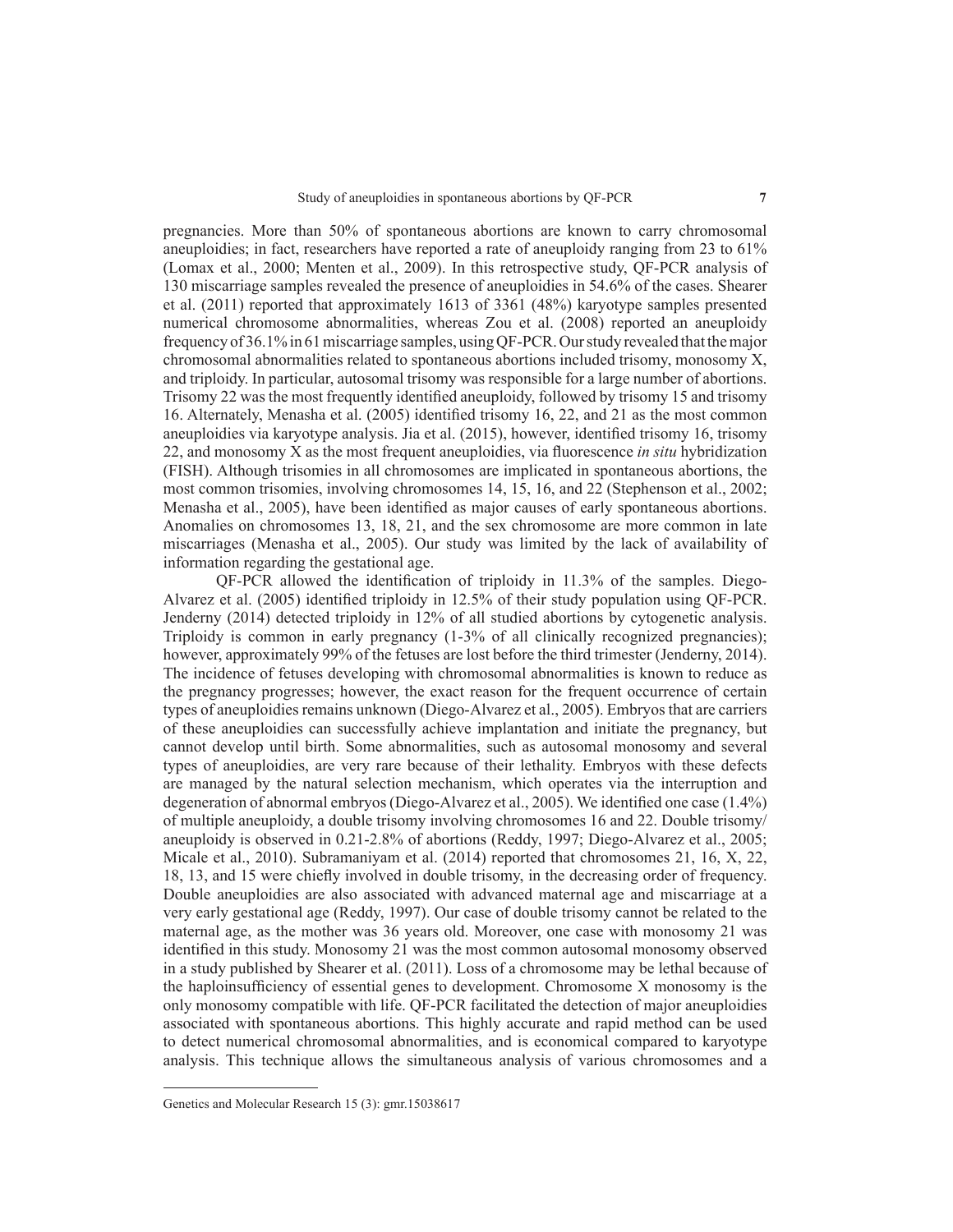large number of samples. However, this method has certain limitations: it does not offer a correct diagnosis for mosaicism, small deletions, duplications, and translocations. QF-PCR is a rapid and reliable method for the detection of aneuploidy in spontaneous abortions and can be considered as an accessory to karyotype analysis.

## **Conflicts of interest**

The authors declare no conflict of interest.

# **ACKNOWLEDGMENTS**

The authors would like to thank the Hermes Pardini Institute for the technical and financial support provided for this study.

# **REFERENCES**

- Bán Z, Nagy B, Papp C, Tóth-Pál E, et al. (2002). Rapid diagnosis of triploidy of maternal origin using fluorescent PCR and DNA fragment analysis in the third trimester of pregnancy. *Prenat. Diagn.* 22: 984-987. http://dx.doi. org/10.1002/pd.453
- Bianco K, Caughey AB, Shaffer BL, Davis R, et al. (2006). History of miscarriage and increased incidence of fetal aneuploidy in subsequent pregnancy. *Obstet. Gynecol.* 107: 1098-1102. http://dx.doi.org/10.1097/01. AOG.0000215560.86673.22
- Carp H, Toder V, Aviram A, Daniely M, et al. (2001). Karyotype of the abortus in recurrent miscarriage. *Fertil. Steril.* 75: 678-682. http://dx.doi.org/10.1016/S0015-0282(00)01801-X
- Carrera M, Ribas I, Torrents M, Méndez B, et al. (1996). Abortos espontâneos de repetición y anomalias cromossômicas numéricas: es el diagnóstico preimplantacional uma alternativa diagnóstica? *Prog. Diagn. Prenat.* 8: 342-347.
- Comas C, Echevarria M, Carrera M and Serra B (2010). Rapid aneuploidy testing versus traditional karyotyping in amniocentesis for certain referral indications. *J. Matern. Fetal Neonatal Med.* 23: 949-955. http://dx.doi. org/10.3109/14767050903334893
- Diego-Alvarez D, Garcia-Hoyos M, Trujillo MJ, Gonzalez-Gonzalez C, et al. (2005). Application of quantitative fluorescent PCR with short tandem repeat markers to the study of aneuploidies in spontaneous miscarriages. *Hum. Reprod.* 20: 1235-1243. http://dx.doi.org/10.1093/humrep/deh781
- Jenderny J (2014). Chromosome aberrations in a large series of spontaneous miscarriages in the German population and review of the literature. *Mol. Cytogenet.* 7: 38. http://dx.doi.org/10.1186/1755-8166-7-38
- Jia CW, Wang L, Lan YL, Song R, et al. (2015). Aneuploidy in early miscarriage and its related factors. *Chin. Med. J.* 128: 2772-2776. http://dx.doi.org/10.4103/0366-6999.167352
- Kalousek DK, Pantzar T, Tsai M and Paradice B (1993). Early spontaneous abortion: morphologic and karyotypic findings in 3,912 cases. *Birth Defects Orig. Artic. Ser.* 29: 53-61.
- Lomax B, Tang S, Separovic E, Phillips D, et al. (2000). Comparative genomic hybridization in combination with flow cytometry improves results of cytogenetic analysis of spontaneous abortions. *Am. J. Hum. Genet.* 66: 1516-1521. http://dx.doi.org/10.1086/302878
- Menasha J, Levy B, Hirschhorn K and Kardon NB (2005). Incidence and spectrum of chromosome abnormalities in spontaneous abortions: new insights from a 12-year study. *Genet. Med.* 7: 251-263. http://dx.doi.org/10.1097/01. GIM.0000160075.96707.04
- Menten B, Swerts K, Delle Chiaie B, Janssens S, et al. (2009). Array comparative genomic hybridization and flow cytometry analysis of spontaneous abortions and mors in utero samples. *BMC Med. Genet.* 10: 89. http://dx.doi. org/10.1186/1471-2350-10-89
- Micale M, Insko J, Ebrahim SA, Adeyinka A, et al. (2010). Double trisomy revisited a multicenter experience. *Prenat. Diagn.* 30: 173-176. http://dx.doi.org/10.1002/pd.2429

Miller JF, Williamson E, Glue J, Gordon YB, et al. (1980). Fetal loss after implantation. A prospective study. *Lancet* 2: 554-556. http://dx.doi.org/10.1016/S0140-6736(80)91991-1

Genetics and Molecular Research 15 (3): gmr.15038617